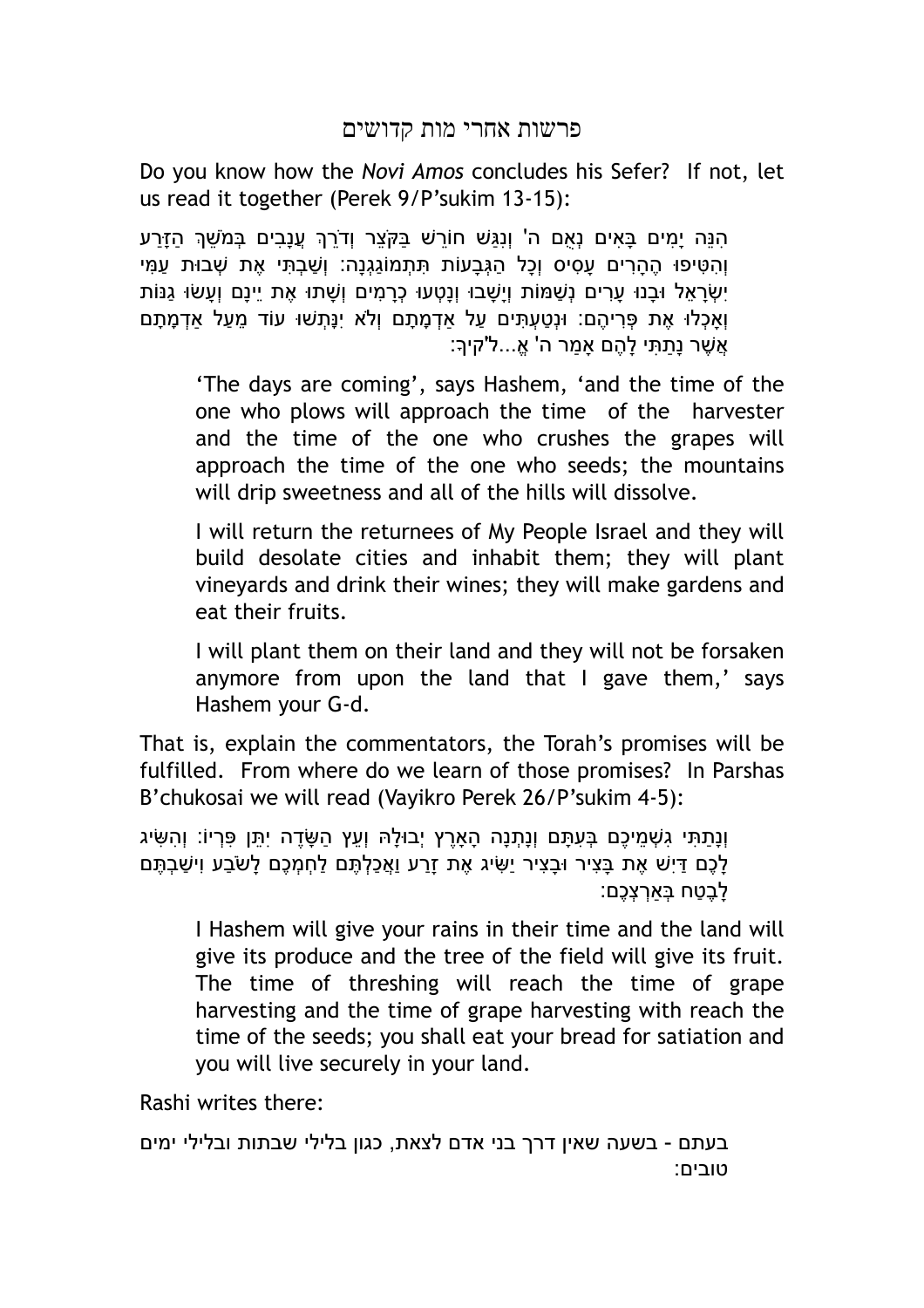*In their times* – At a time when people don't generally go out, such as Shabbos and Yom Tov nights.

ועץ השדה - הן אילני סרק, ועתידין לעשות פירות:

*The tree of the field* – these are non-fruit trees and, in the future, they will give fruit.

והשיג לכם דיש את בציר - שיהא הדיש מרובה ואתם עסוקים בו עד הבציר,ובבציר תעסקו עד שעת הזרע:

*The threshing will reach the grape harvest* – You will have so much to thresh and work at it until the grape harvest; you will be busy with the grape harvest until the time to plant.

ואכלתם לחמכם לשבע - אוכל קמעא והוא מתברך במעיו:

*You will eat your bread to satiation* – One will eat a little and the food will be blessed in his insides.

This is what the initial verses are saying in Sefer Amos. The time is coming for the prophecies of the Chumash to be fulfilled.

Why will the mountains melt? Radak writes in Amos:

והטיפו ההרים עסיס - על דרך משל מרוב היין והפירות על דרך זבת חלב ודבש...

*The mountains will drip sweetness* – This is a *moshol*. As if from the abundance of wine and fruit the mountains will be flooded. This is like the verse 'A land flowing with milk and honey<sup>1</sup>.'

תתמוגגנה - על דרך משל כאלו הגבעות נמוגו ומתמוססת מרוב החלב שזב עליהן מן הצאן:

<sup>1</sup> This phrase appears multiple times in Tanach. One instance is in our reading of Parshas Kedoshim this week which states (Vayikro Perek 20/Posuk 24):

וָאמַר לָכֶם אַתֶּם תִּירְשׁוּ אֶת אַדְמָתָם וַאֲנִי אֶתְּנֵנָּה לָכֶם לָרֵשֶׁת אֹתָהּ אֶרֶץ זָבַת חָלָב ּוּדְבָשׁ אֲנִי ה' אֱ…ל'קיכֶם אֲשֶׁר הְבָדַּלְתִּי אֶתְכֶם מִן הָעַמִּים:

I will say to you, 'You will inherit their land that I will give it to you to inherit it, a land flowing with milk and honey; I am Hashem your G-d Who has separated you from the nations.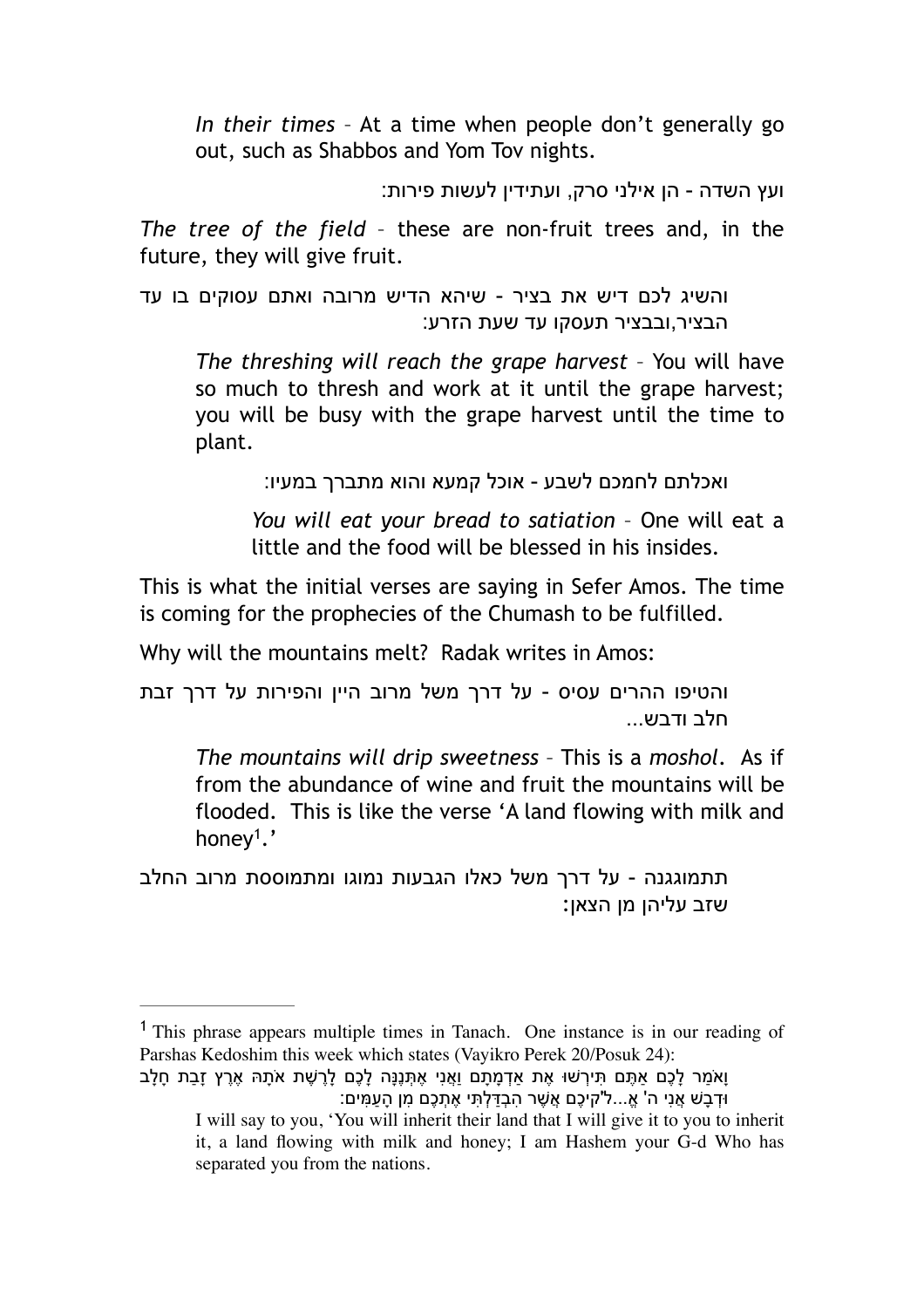*Will dissolve* – This is a *moshol*. It will be as if the hills will dissolve and melt from the abundance of milk that will flow from the sheep that graze upon them<sup>2</sup>.

Not only does the *Novi* grace us with those words, but, also, *Minhag Yisroel* is to read those words this Shabbos of Parshas Acharei Mos-Kedoshim as its Haftarah.

The following verse of those P'sukim in Parshas Bechukosai (Posuk 6) adds to the blessings and reads:

```
וְנַתַּתִּי שָׁלוֹם בַּאַרֵץ וּשָׁכַבְתֵּם וְאֵין מַחֲרִיד וְהְשָׁבַּתִּי חַיַּה רַעַה מִן הָאַרֵץ
                                                   ְוְחֶרֶב לֹא תַעֲבֹר בָּאִרְצָכֶם:
```
I will place peace in the land and you will lay down and not tremble; I will cease bad animals from the land and a sword will not pass through your land.

בארץ שלום ונתתי-I will give peace in the land. There will be *Shalom* which will express itself with a sense of *Shleimus* – completion and totality. There will be nothing else to ask for. Gd's blessings will be all that we will ever need.

But, even when we live in a time of plenty, *Boruch Hashem*, we should never allow that wonderful plenty to delude us into thinking that 'this is how it *has* to be'. When we have times of hardship, we learn that 'how it has to be' has no meaning whatsoever; we can learn quite quickly and harrowingly that 'it has to be' is a phrase empty of meaning.

Amos is teaching us that it will only 'have to be' when the Ribbono Shel Olom will make such a decree. 'He Yisborach promised and it will come true', the Novi said millennia ago.

However, it has been a long time since the *Novi Amos* has spoken these words and even a longer time since the words of Hashem in Parshas Bechukosai were uttered.

We patiently wait for those prophecies to be fulfilled and at the same time have an obligation to be aware that our actions are

 $<sup>2</sup>$  In the continuation of his commentary there, Radak explains his justification for</sup> bringing the subject of sheep into his explanation of a verse that does not mention sheep.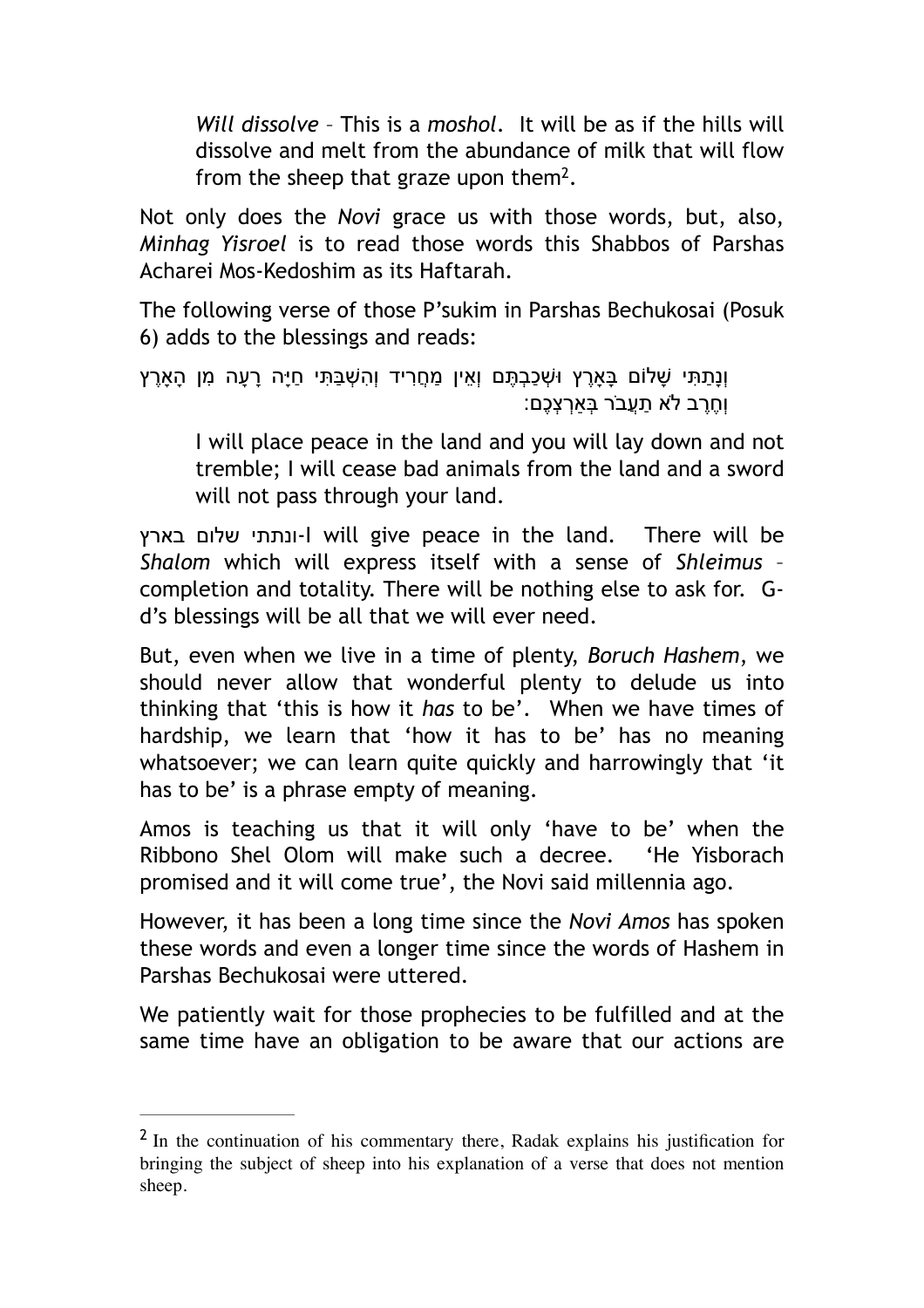capable of either deferring that fulfillment or capable of bringing it closer.

The very placing of those P'sukim in Parshas Bechukosai is telling. Because, a few verses later, we read the dire *tochecha*, Divine rebuke warning us of what to be beware so that the blessings will be fulfilled and not undertake actions that deter that fulfillment.

As Chazal teach (Masseches Eduyos Perek 5/Mishnah 7):

מעשיך יקרבוך ומעשיך ירחקוך:

Your deeds bring you close; your deeds distance you.

On the one hand, it is simple to explain what we must avoid and what we must do. Dovid HaMelech said it eloquently in Tehillim (Perek 34/Posuk 15):

ָסוּר מרע וַעֲשׂה טוֹב בַּקּשׁ שַׁלוֹם וְרִדְפָהוּ:

Turn from evil and do good; seek peace and pursue it.

Unfortunately, as it is well-known, simple formulae, as truthful and eternal as they are, are not enough to bring us to the point of those deeds that bring us closer to HaKodosh Boruch Hu. We need a boost, a push, a moment of understanding and clarity that may serve the purpose of going beyond the lip-service of treating holy P'sukim as platitudes and transforming them into realized reality.

Let us look at the two Parshos that form this week's readings: Parshas Acharei Mos and Parshas Kedoshim.

There are a number of items that join these two Parshos besides their immediate written proximity in the Torah. One that is particularly blatant because the number of verses involved deals with forbidden relationships.

We may be more familiar with that as a subject of Parshas Acharei Mos because that section is also the Torah reading at Minchah on Yom HaKippurim. We may be less familiar with the fact that that same subject is dealt with at length once more in Parshas Kedoshim.

What is the reason for the repetition?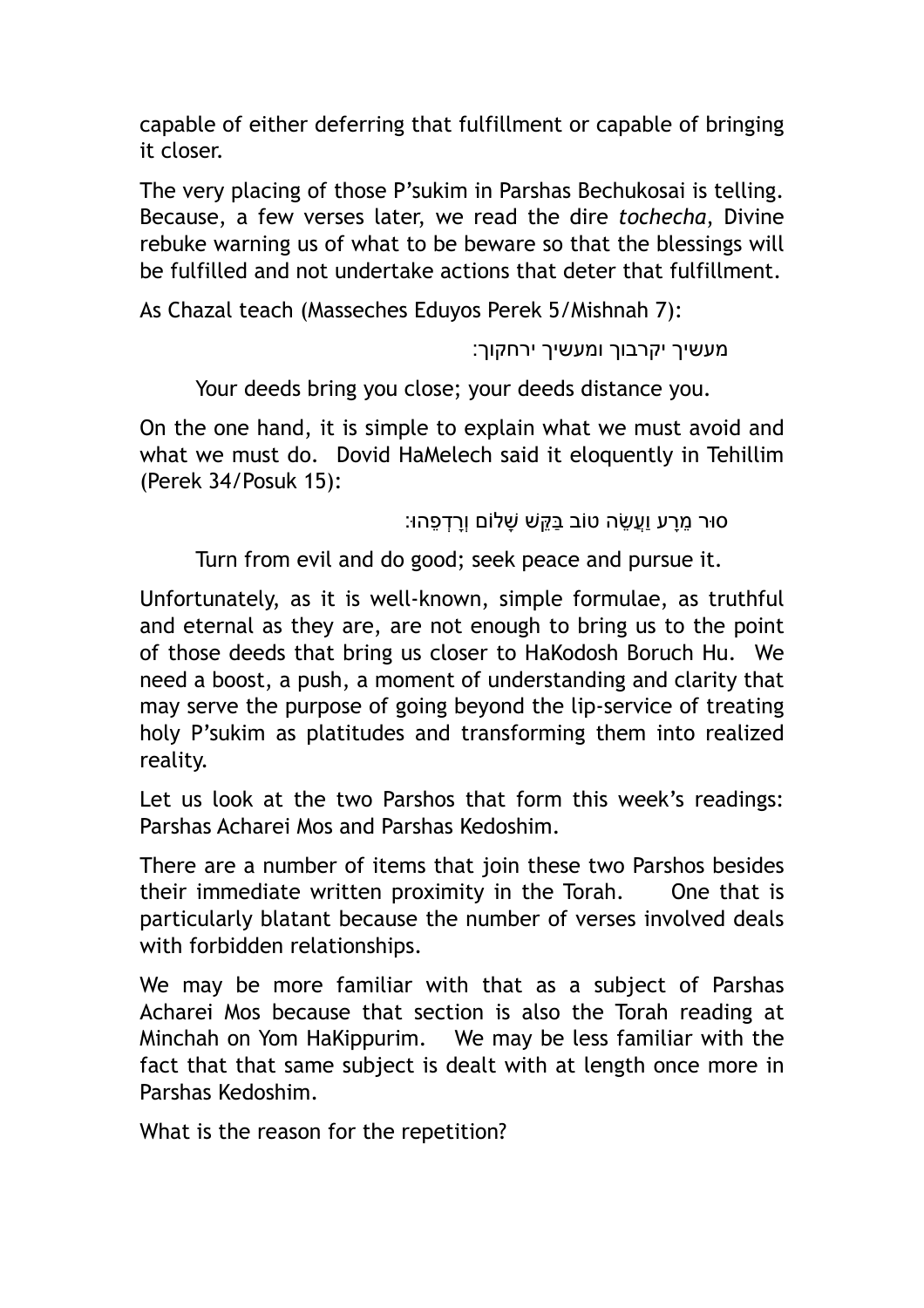If we carefully examine the two sections, one at the end of Parshas Acharei Mos (Perek 18) and the other at the end of Parshas Kedoshim (Perek 20), we will find a distinction between them. But even that distinction will not necessarily satisfy our question about seemingly needless repetition.

In Parshas Acharei Mos we read one of those verses (Perek 18/ Posuk 6):

ָאִישׁ אָישׁ אֶל כָּל שְׁאֵר בְּשָׂרוֹ לֹא תִקְרְבוּ לְגַלּוֹת עֶרְוָה אֲנִי ה':

Any person should not come near the relative of his flesh to uncover nakedness, I am Hashem.

This more general verse, which has its own specific application<sup>3</sup>, is followed by a list of *arayos* forbidden marriages that are very specific. This one cannot be with that one, etc.

In Parshas Kedoshim, the relationships are repeated, but the Torah's teaching there doesn't repeat the prohibition of the relationship. Rather the Torah writes what punishment is given to perpetrators if such a relationship occurs..

Thus, the words

The first is in Masseches Sanhedrin (57 b) where we find a many-paged *sugya* regarding the *Sheva Mitzvos B'nei Noach*. The Gemara there writes:

## איש איש – תנו רבנן, איש, מה תלמוד לומר איש איש, לרבות את העובדי כוכבים שמצוים על העריות כישראל

*Any man*- The Rabbis learned in a Braisa, 'It says *ish* – a man'. Why does it say *ish, ish*, twice? This comes to include non-Jews who are also commanded regarding forbidden relationships just like Jews are commanded (although their list of prohibitions is not identical with the Torah's prohibition for Jew).

The second source is from the Midrash Halacha *Toras Kohanim* on this verse:

לא תקרבו - מה תלמוד לומר?, לפי שנאמר איש, אין לי אלא איש שמוזהר, אשה שמוזהרת מניין, תלמוד לומר לא תקרבו:

*[Literally] They should not come near* – What does 'they' come to teach? Since the verse says *ish* -a man, I might think that the prohibition of *arayos* is for men only. How do we know that the prohibition includes women as well? The Posuk comes to teach and say, '*they* should not come near' – men and women are included.

<sup>&</sup>lt;sup>3</sup> Chazal learn many things from this 'general' verse. We will note two of the *limmudim*.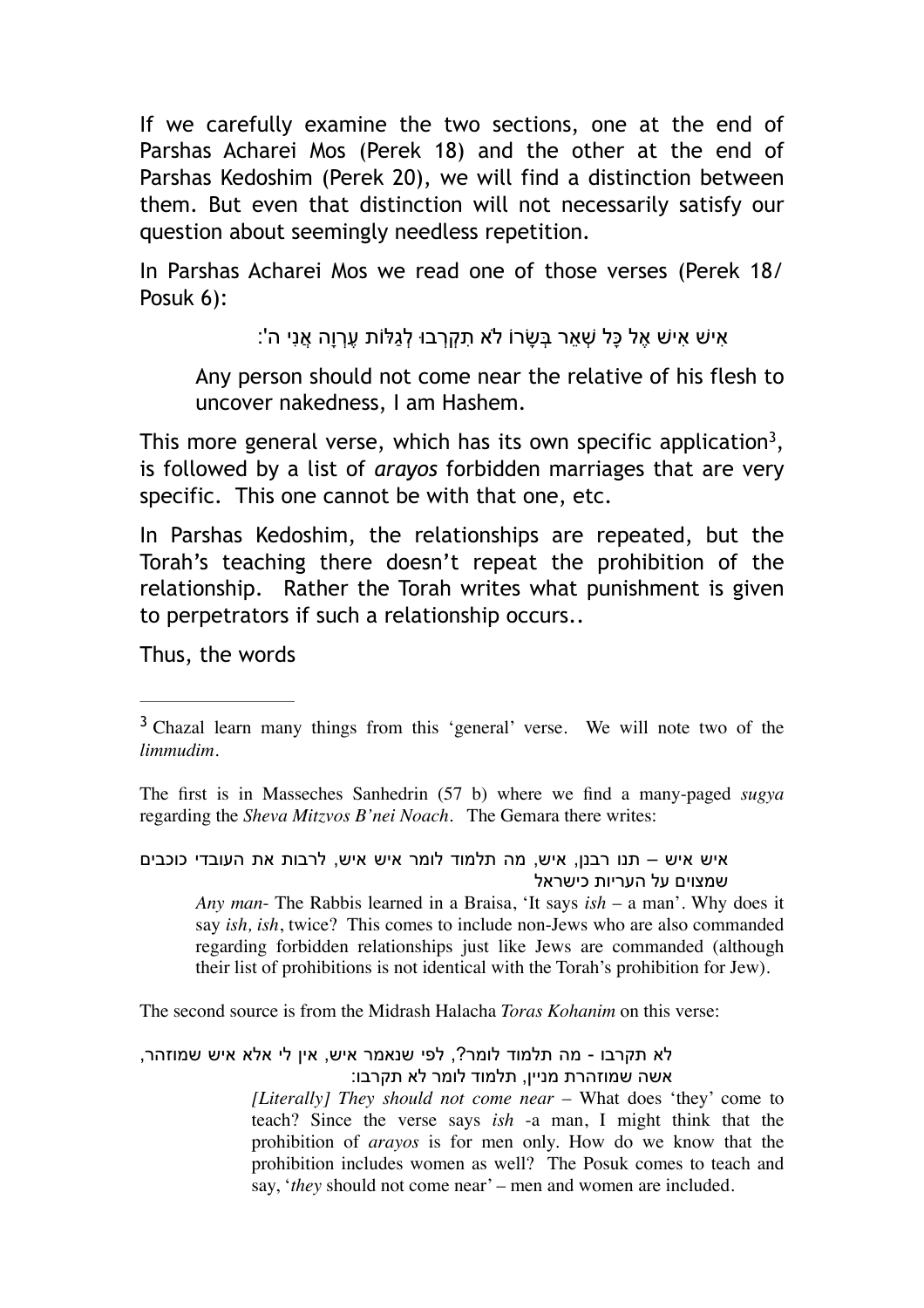He shall surely die

and

ְדּ ֵמי ֶהם ָבּם

They have forfeited their blood

are repeated throughout that chapter in Pashas Kedoshim and are not found in the parallel section of Parshas Acharei Mos.

And thus, it is clear that the section of *arayos* of Parshas Acharei Mos comes to teach us the prohibitions and the section of *arayos* of Parshas Kedoshim comes to teach us the punishments that occur to those who violate those prohibitions.

And, this distinction by itself is not satisfactory. Our Torah which counts every word, decides the use of every word and its placement, could have easily combined the prohibition with the punishment and written: 'Do not commit this act for which you will die.'

But since the Torah didn't do that, there must be a reason and we are obligated to delve and seek understanding.

It must be pointed out - because one may wish to suggest an explanation for this separation of prohibition from punishment and say that it is a phenomenon unique to *arayos* – that explanation isn't so.

Not only is this separation of prohibition from punishment found in other areas of the Torah, we find that the order of their appearance is sometimes reversed: the Torah will tell of the punishment and only later write the prohibition.

An example of an area other than *arayos* where the prohibition and punishment are separated and the punishment is written before the prohibition is stated is found in our Parsha and discussed in Masseches Avoda Zarah (51 b).

We read in Parshas Acharei Mos (Perek 17/P'sukim 3-4):

ָאישׁ אישׁ מבּית יִשׂראל אֲשׁר יִשׁחט שׁוֹר אוֹ כָשׂב אוֹ עז בַּמַּחֲנָה אוֹ אַשׁר ַיְשָׁחַט מִחוּץ לַמַּחֲנֶה: וְאֵל פֶּתַח אֹהֶל מוֹעֵד לֹא הֱבִיאוֹ לְהַקְרִיב קַרְבַּן לַה'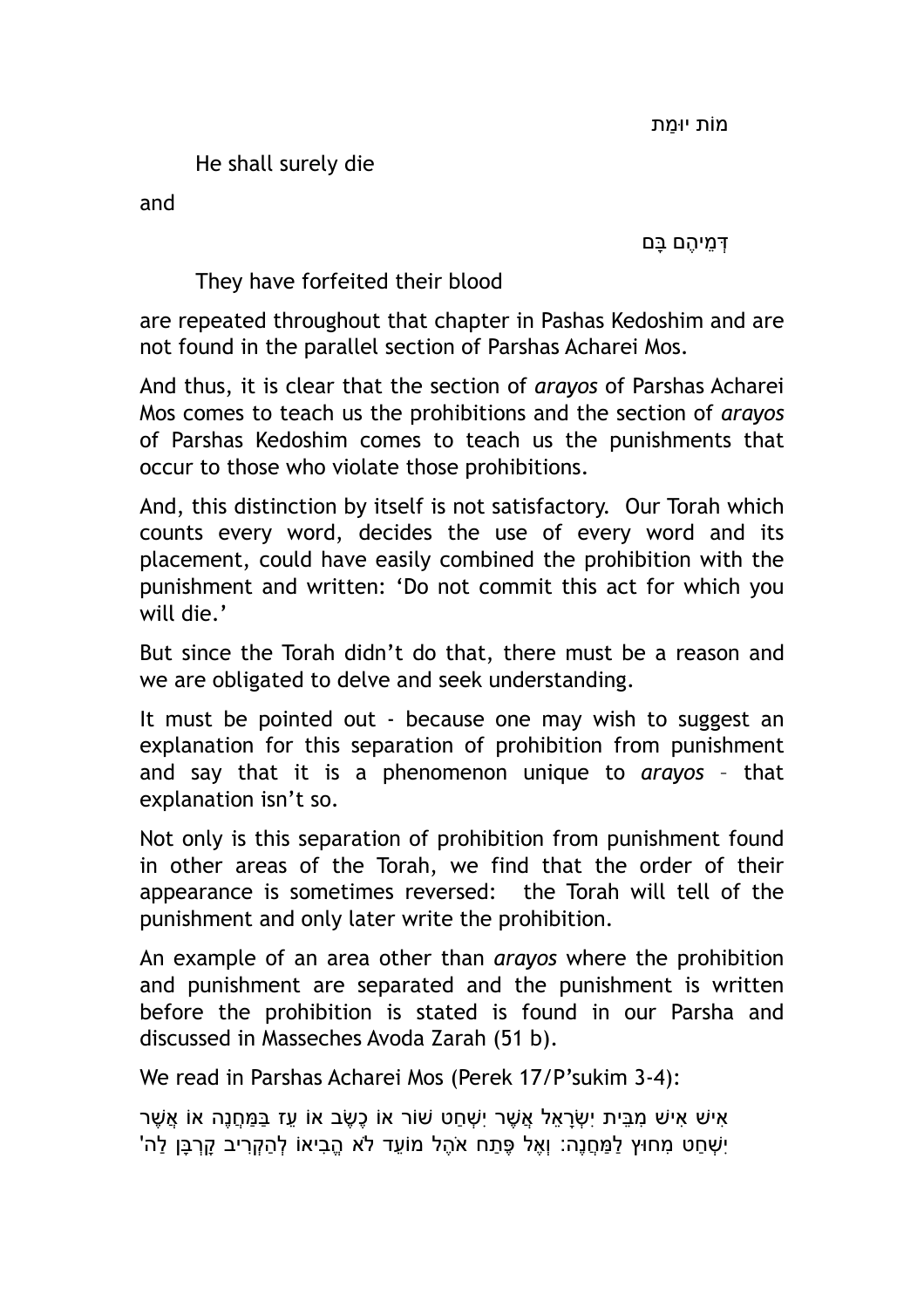ַלְפְנֵי מְשָׁכֵּן ה' דָּם יֵחָשֵׁב לָאִישׁ הַהוּא דָּם שָׁפָּךְ וְנְכְרַת הָאִישׁ הַהוּא מְקֶרֶב ַעמּוֹ:

Any person from the House of Israel who will slaughter an ox or a sheep or a goat in the camp or will slaughter it outside the camp and not bring it to the opening of the Ohel Moed to offer it as a *Korban* to Hashem before the Gd's Mishkan – it is considered as blood for that man; he has spilled blood and that man shall be excised from the midst of his people.

Rashi explains these verses that may appear to be somewhat cryptic:

אשר ישחט שור או כשב - במוקדשין הכתוב מדבר, שנאמר להקריב קרבן:

> *One who will slaughter an ox or a sheep* – the Posuk is discussing an animal that was sanctified as it says, 'to bring a Korban'.

> > במחנה - חוץ לעזרה:

*In the camp* – outside of the *Azara* area of the Beis HaMikdosh.

דם יחשב - כשופך דם האדם שמתחייב בנפשו:

*It is considered as blood* – It is considered as if he spilled a person's blood in that he deserves capital punishment.

The Halacha taught that this sin is called חוץ שחוטי, an animal that was designated as a *Korban* that was slaughtered outside the perimeter of the Beis HaMikdosh. Similarly, if the animal was slaughtered inside the perimeter of the Beis HaMikdosh but one of the other required services was done outside the Beis HaMikdosh – it has the same Halacha and is still referred to as *sh'chutei chutz* since that is the particular *avoda* that the verse mentions.

Thus, the Torah teaches us in our Parsha that there is the severe penalty of *koreis* for this act.

However, can we call it a sin? Has the Torah forbidden it?

That is exactly what the Gemara in Masseches Avoda Zarah asks: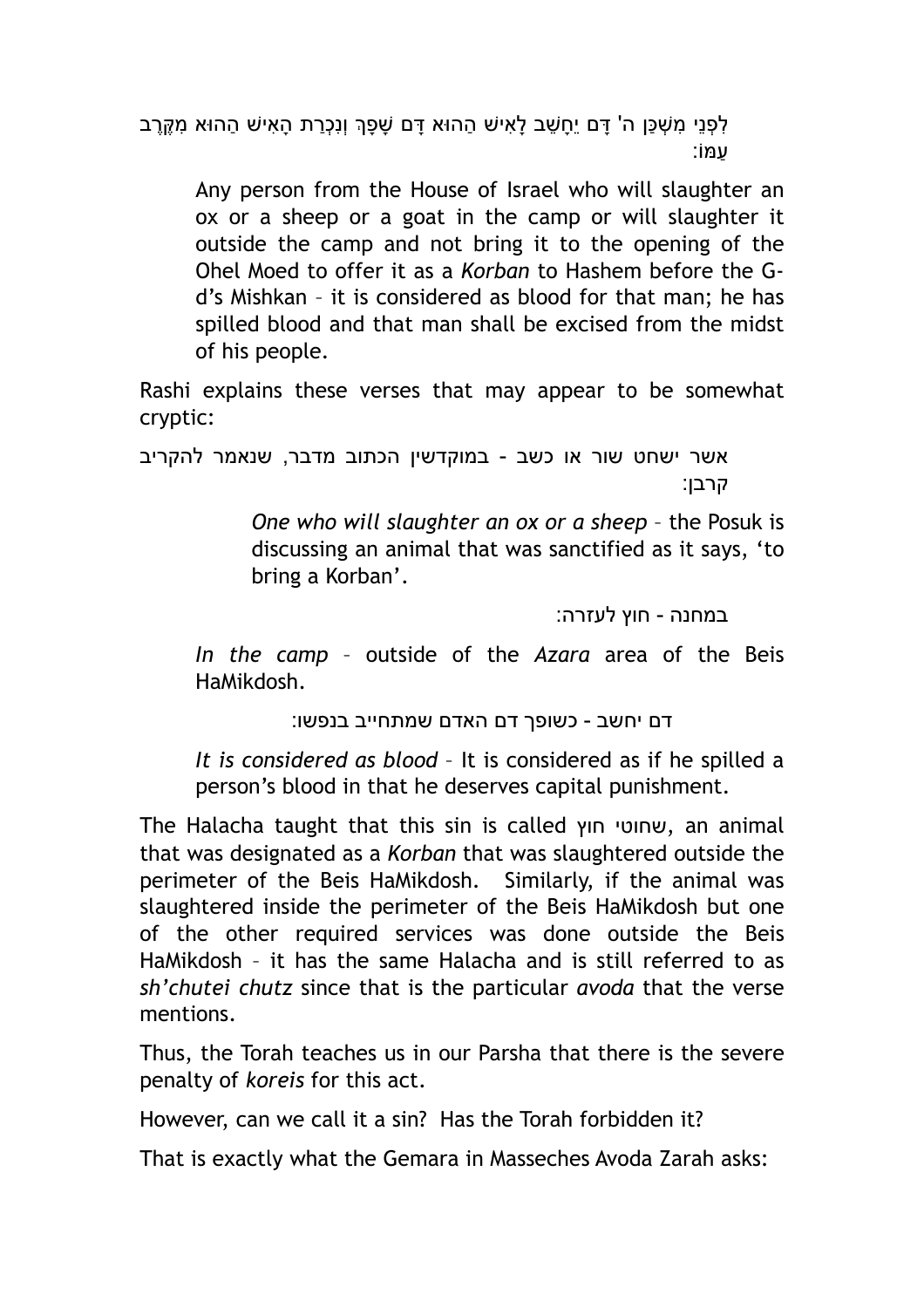בקדשים שהקדישן בשעת איסור הבמות והקריבן בשעת איסור הבמות, שהרי עונשן אמור, שנאמר: ואל פתח אהל מועד לא הביאו וגו', עונש שמענו, אזהרה מנין? תלמוד לומר: פן תעלה עולותיך;

In regards to sanctified animals that were sanctified when the prohibition of *Korbonos* on personal altars was in effect and that animal was offered while that prohibition was in effect<sup>4</sup> - the punishment is said as it is written, "He did not bring it to the opening of the Ohel Moed…he is excised. The punishment is heard. From where do we know the prohibition? From "lest you offer your burnt-offerings'.

The verse that states the prohibition is found in Parshas R'eh (D'vorim Perek 12/Posuk 13):

```
ָה שַׁמֵר לְךָ פֵּן תִּעֲלֵה עֹלֹתֵיךָ בְּכַל מִקוֹם אֲשֶׁר תִּרְאֶה:
```
Guard yourself lest you offer your burnt-offerings in any place that you see fit.

Rashi writes:

השמר לך - ליתן לא תעשה על הדבר.

בכל מקום אשר תראה - אשר יעלה בלבך...

*Guard yourself* – this makes this act a violation of a *lo sa'aseh* -Torah prohibition.

*In any place that you see fit* – that will cross your mind.

Thus, we see that the phenomenon that we find in our Parshos is not limited to them, nor to the subjects in them nor in the order in which the information is presented. Sometimes the prohibition is written first and the punishment much later and sometimes the reverse is true: the punishment is written and then, only later in the Torah, do we find Divine enactment of the prohibition per se.

The Gemara there discusses the status of animals designated as *Korbonos* prior to <sup>4</sup> the time of the building of the first Beis HaMikdosh. There were periods of time when a person was allowed to build a personal *bomoh*-altar and offer his Korbonos upon it without taking it to the Mishkan and there were times when such wasn't allowed.

The particular question to which this section refers is the status of an animal that crossed the times when a bomoh was allowed to a time when it wasn't permitted and vice-versa. Does it lose its status temporarily? Permanently?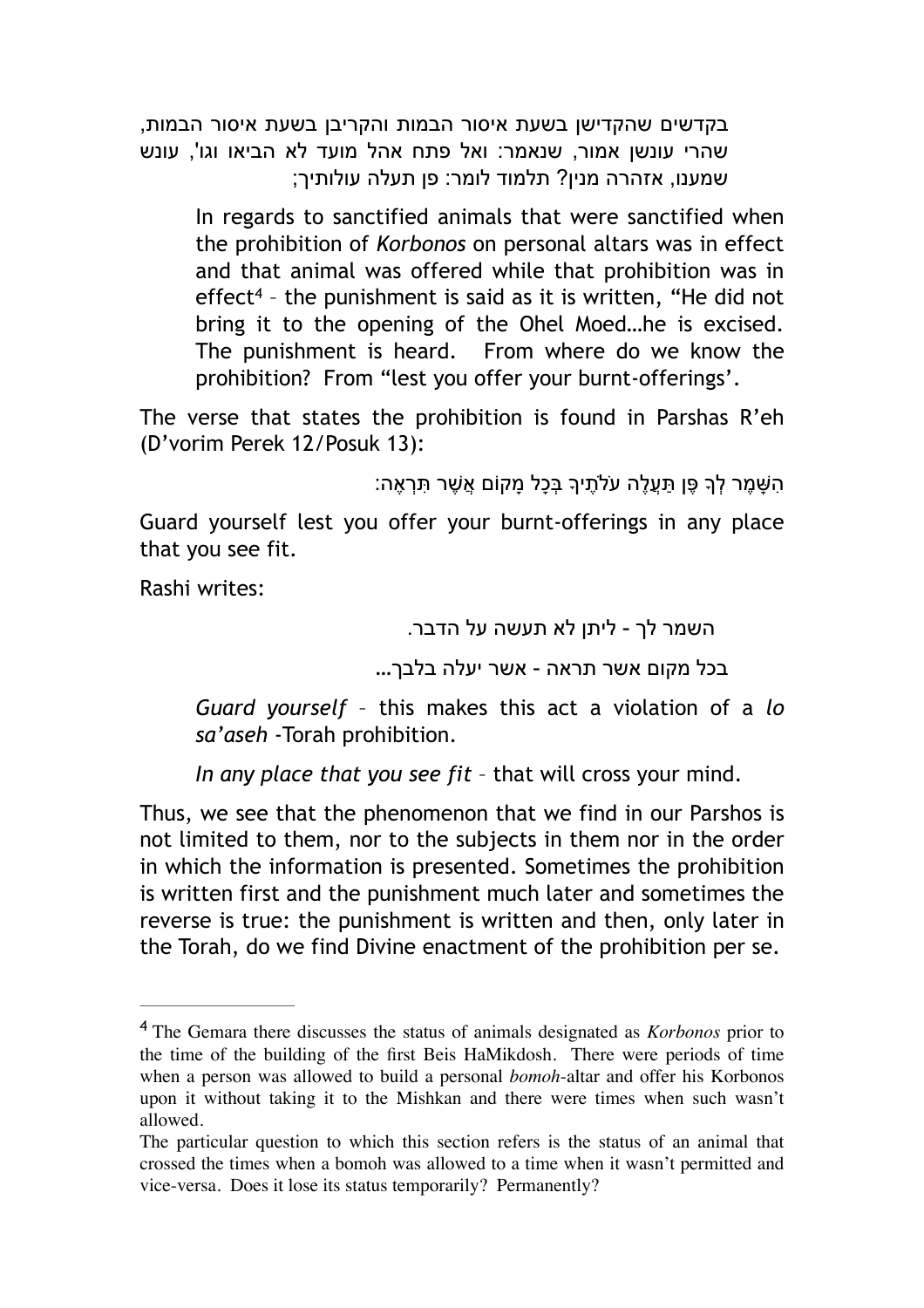Of course, it is true that many times the Torah teaches the prohibition and the punishment violation together, in the same place. Those events are intuitively expected. However, since we see that there are many instances where such intuitively expected events do not occur, we need to understand the Torah's rationale for separating the prohibition from its accompanying punishment.

A careful look at the writings of the *Aruch HaShulchan* in at least two places will provide us with an entrée for understanding the occurrence that we witness in this weeks' readings.

In the first Siman of *Aruch HaShulchan*, that great Posek chooses to provide fundamental lessons regarding basic beliefs and fundamental principles of the Torah. Among the many lessons that he teaches we read (Orach Chaim Siman 1/s'if 13):

ומיסודי הדת להאמין בשכר עולם הבא ובעונש הגיהנם ובביאת משיח ובתחיית המתים וכן מיסודי הדת לעשות כל המצות לא מפני שהשכל מחייב כן כגון במצות שבין אדם לחבירו אלא מפני שהקדוש ברוך הוא צוה אותנו לעשות כן ולכן נאמר בדברות האחרונות (דברים ה/יב<sup>5</sup>, טז<sup>6</sup>) בשבת ובכיבוד אב כאשר צוך ה' א...ל'קיך משום דזה מוסכם בכל אום ולשון שהאדם צריך לנוח יום אחד בשבוע כדי לחזק כחותיו וכן ההסכמה בכל אום ולשון לכבד הוריו ולזה אמרה תורה שמור את יום השבת לקדשו כאשר צוך ה' א...ל'קיך כבד את אביך ואת אמך כאשר צוך ה' א...ל'קיך כלומר ולא מפני שהשכל מחייב כן ובדברות הראשונות קודם חטא העגל לא הוצרכו לאזהרה זו לפי שהיו כולם במדרגת מלאכים כדכתיב [תהלים פב/ו] אני אמרתי אלהים אתם ובני עליון כולכם:

It is among the fundamental principles of our religion to believe that reward that comes in *Olom Habo* and that

ַשׁמּוֹר אֶת יוֹם הַשַּׁבַּת לְקַדְּשׁוֹ כַּאֲשֶׁר צְוִּךָ ה' אֱ...ל'קיך: Guard the Shabbos Day to sanctify it like Hashem your G-d commanded you.

ַכּבּד אַת אביך וְאֶת אַמֵּךְ כַּאֲשָׁר צוּךָ ה' אֲ...ל'קיךָ למען יאַריכן ימֵיךָ וּלמען ייטב לךְ על ָהַאֲדָמַה אֲשֶׁר ה' אֱ…ל'קיך נֹתֶן לַךְ Honor your father and your mother like Hashem your G-d commanded you in order that your days will be lengthened and in order that He will do good for

you on the land that Hashem your G-d gives to you.

<sup>&</sup>lt;sup>5</sup> The entire verse reads:

<sup>&</sup>lt;sup>6</sup> The entire verse reads: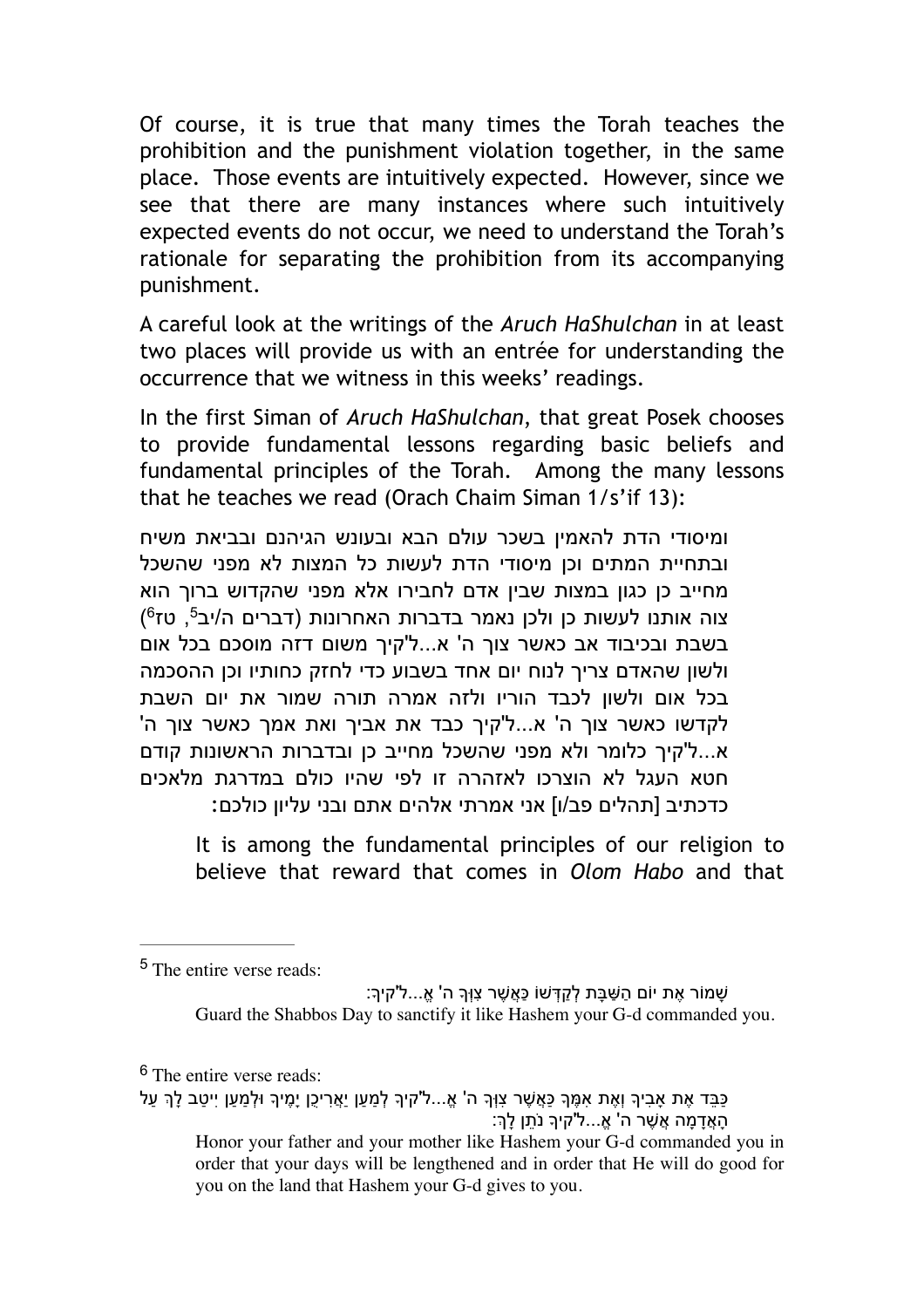punishment is in *Gehinom* and that the Moshiach will come and that the dead will come back to life.

Similarly, it is among the fundamental principles to do all of Mitzvos not because one's intellect requires it to be so such as commandments relating to interpersonal relationships – but to do them because Hashem commanded us to do them.

It is for that reason that in the Second *Luchos* the words 'like Hashem commanded you' are added to the Mitzvos of Shabbos and *Kibbud Ov 'vEim*. Those words were added to those commandments because it is understood among every nation and people that a person requires a weekly day of rest in order to strengthen his power and it is agreed among every nation and people that one needs to honor one's parents.

And that is why the Torah wrote 'Observe the day of Shabbos to sanctify it *like Hashem your G-d commanded'* and why the Torah wrote, '*Honor your father and your mother like Hashem your G-d commanded*.'

This means to say that one does not do those Mitzvos because our intellect requires it. We do them because G-d commanded them.

In the First Luchos, prior to the sin of the Golden Calf such a warning of 'like Hashem your G-d commanded' did not have to be written because all of Israel was on a level like the angels, as it is written, 'I Hashem said that you are mighty; you are all superior beings.

*Aruch HaShulchan* presents the same theme in Yoreh Deah (Siman 240/s'ifim 2-3) in his commentary of the Halachos of *Kibbud Av v'Eim*. We read:

כיבוד אב ואם היא מהמצות השכליות ונתפשטה בכל אום ולשון וגם הכופרים בתורה נזהרים בה מפני השכל והטבע ואנחנו עם בני ישראל נצטוינו על כל מצוה שכליות לבלי לעשותה מפני השכל אלא מפני ציוי הקדוש ברוך הוא בתורתו הקדושה ועל זה נאמר והיה עקב תשמעון את המשפטים האלה וגו' דמקודם כתיב ושמרת את החוקים ואת המשפטים וגו' ולזה אומר והיה עקב תשמעון את המשפטים האלה כלומר דהחוקים וודאי תעשו מפני שאתם שומעים לקולי אבל עיקר השכר הוא שגם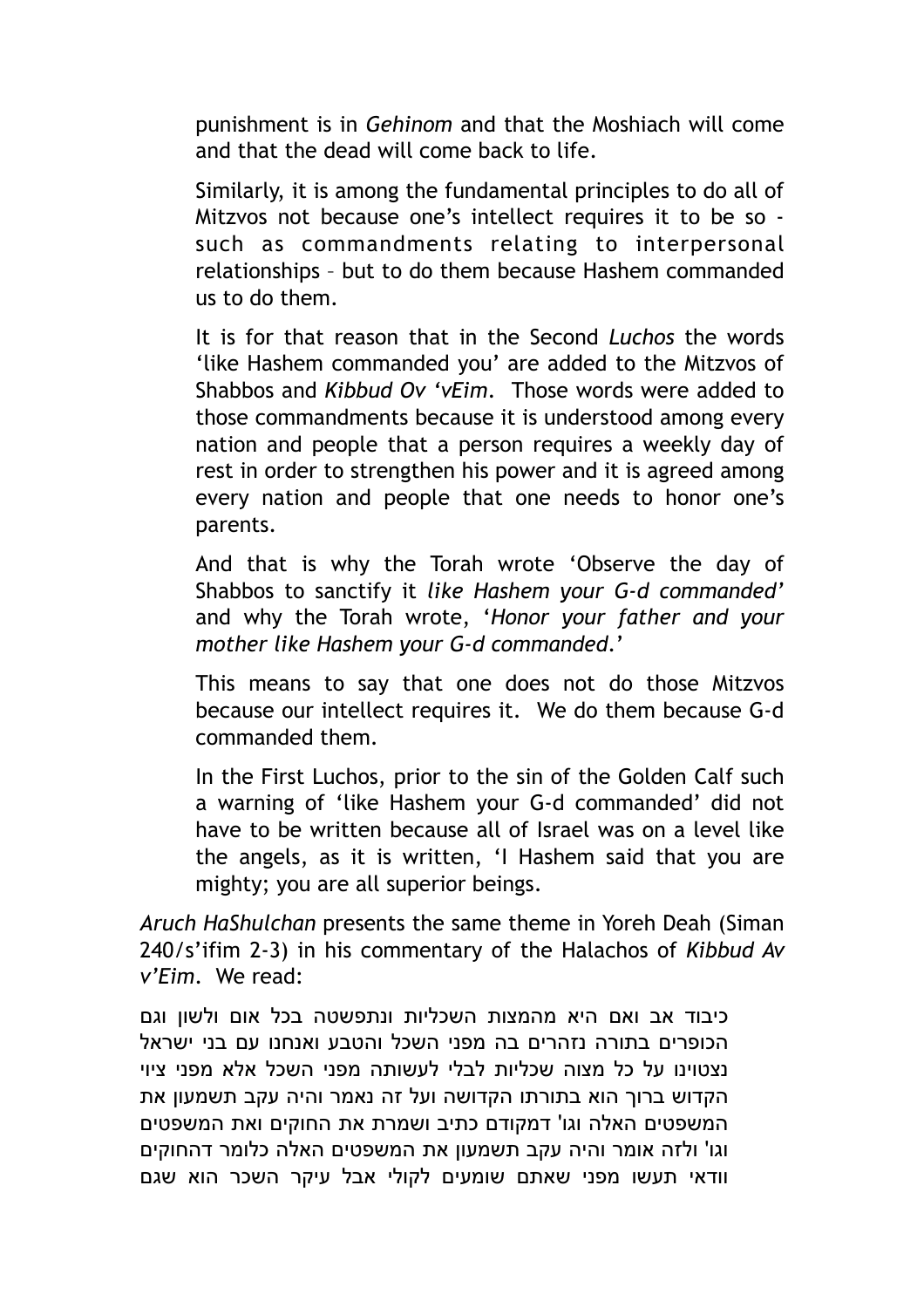המשפטים שהם המצות השכליות תעשו מפני השמיעה כלומר מפני שאני מצוה אתכם ולא מפני השכל וזהו שאמר דוד מגיד דבריו ליעקב חוקיו ומשפטיו לישראל וזהו עיקר גדול במצות התורה:

Honoring one's father and mother is in the category of 'rational' commandments and it has spread among every nation and people. Also, those who deny Torah are careful about this Mitzvah because of their intellectual understanding and because of the nature of man.

But we, the people of B'nei Yisroel, were commanded regarding 'rational' Mitzvos to do them not because they are rational but because of G-d's commandment in His Holy Torah. And that is what it says in Parshas Eikev, 'it will be because you listen to these laws…' and the previous verse says, 'you shall guard the statutes and the laws, etc. And it is in that context that we read, 'it will be because you listen to these laws.'7

That is to say, 'of course you will do the statutes because you listen to My Voice. But the main reward will be also when you do the *Mishpotim*, the laws that are rational, because you are listening to My Voice. That is, because I Hashem commanded them to you and not because of your intellect.

That is what Dovid said in Tehillim (Perek 147/Posuk…), 'He tells His Words to Yaakov, His *Mishpotim* and His statutes to Israel…" This is a major fundamental principle in the commandments of the Torah.

ויראה לי דלכן בדברות האחרונות כתיב כבד את אביך ואת אמך כאשר צוך ד' אלקיך כלומר לא תכבדם מפני שהשכל גוזר כן אלא כאשר צוך ד' אלקיך ובדברות הראשונות לא הוצרכו לזה מפני שהיו במדרגה גדולה

The last Posuk of Parshas Voeschanan and the following verse, the first in Parshas <sup>7</sup> Eikev (D'vorim Perek 7/P'sukim 11-12) read:

וְ ָשׁ ַמ ְר ָתּ ֶאת ַה ִמּ ְצוָה וְ ֶאת ַה ֻח ִקּים וְ ֶאת ַה ִמּ ְשׁ ָפּ ִטים ֲא ֶשׁר אָנֹ ִכי ְמ ַצוְּך ַהיּוֹם ַל ֲעשׂוֹ ָתם: וְ ָהיָה ַעֲקֶב תִּשְׁמְעוּן אֶת הַמִּשְׁפָּטִים הָאֵלֶּה וּשְׁמַרְתֶּם וַעֲשִׂיתֵם אֹתָם וְשַׁמַר ה' אֱ...ל'קיך לך ָאֶת הַבָּרִית וְאֶת הַחֶסֶד אֲשֶׁר נְשְׁבַּע לַאֲבֹתֶיךָ:

You shall guard the Mitzvos and the Statutes that I command you today to do them. It will be because you will listen to these laws and guard them, Hashem your G-d will guard for you the covenant and the kindness that He swore to your forefathers.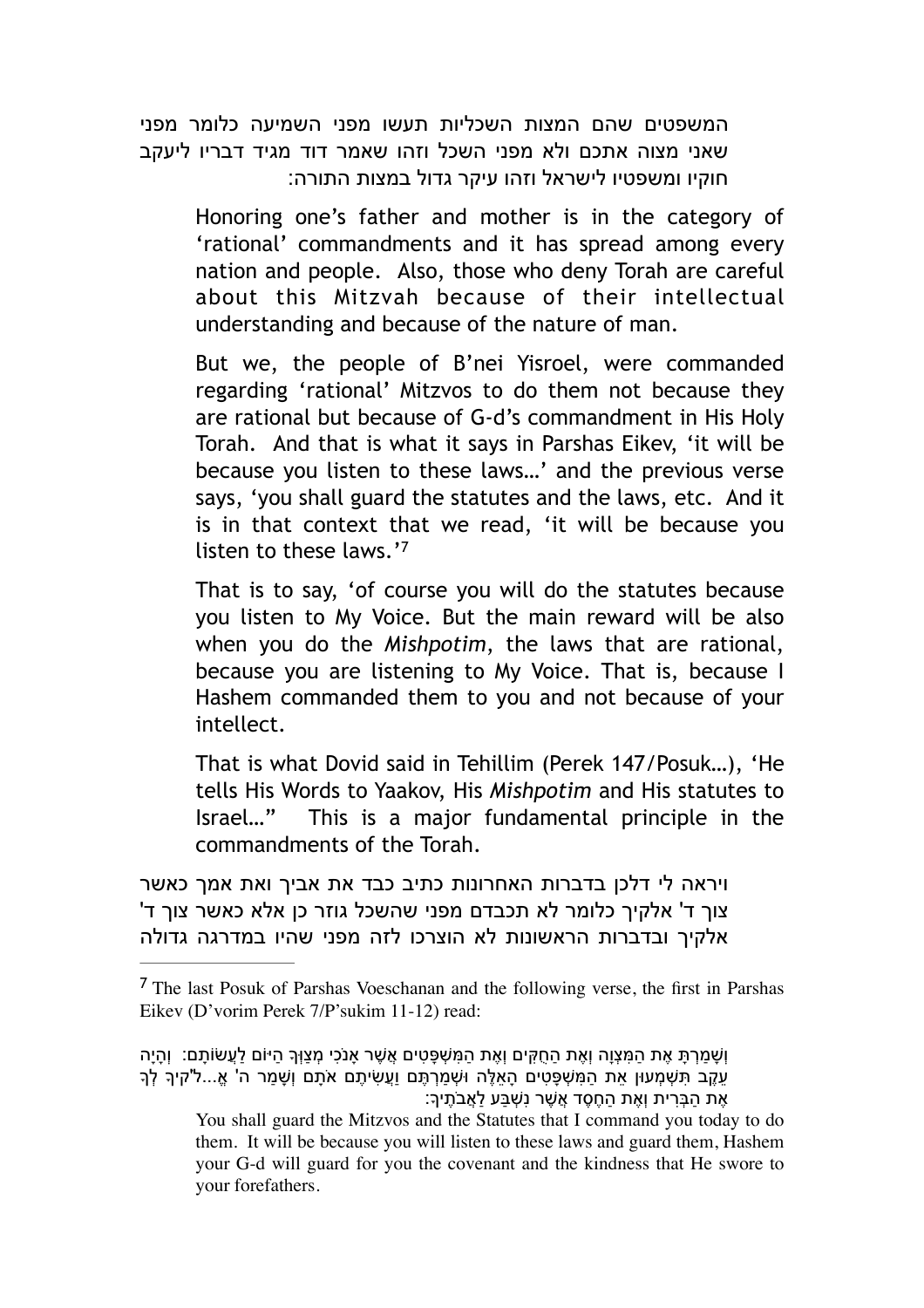כדכתיב אני אמרתי וגו' ובני עליון כולכם ופשיטא שכל מה שעשו לא עשו רק מפני ציוי הקדוש ברוך הוא אבל בדברות האחרונות אחר חטא העגל שירדו ממדריגתן נצטרכו להזהירם על זה [וכן בשבת כתיב שם כן משום דגם זה מוסכם בכל אום ולשון לשבות יום אחד בשבוע ולזה אומר שמור את יום השבת לקדשו כאשר צוך וגו' ולא מפני השכל]:

It appears to me that therefore in the Final Luchos it is written, 'Honor your father and your mother like Hashem your G-d commanded you.',

This means to say: 'Do not honor them because your intellect has decreed so but "like Hashem your G-d commanded you."

In the First Luchos it was not necessary to for that to be written because they were on a higher level as it is written, 'I said…you are all superior beings.' At the time of the first Luchos it is simple that all that they did was only because the commandment of HaKodosh Boruch Hu. But in the Final Luchos, after the sin of the Golden Calf, when they descended from their superior level, they had to be warned about this.

[Similarly regarding Shabbos when the same is addition is written because every nation and people agree that it is necessary to cease work one day of the week and thus it says, 'Observe the Shabbos Day to sanctify it like Hashem commanded you' -but not because of the rationality of the command.]

In fact, at the end of Parshas Kedoshim, Rashi provides another aspect of doing a Mitzvah only because it is G-d's command – and not because of some other reason.

We read there (Perek 20/Posuk 26):

ֿוְהְיִיתֶם לִי קְדֹשִׁים כִּי קָדוֹשׁ אֲנִי ה' וָאַבְדָּל אֶתְכֶם מִן הָעַמִּים לִהְיוֹת לִי:

You shall be holy for Me because I Hashem am Holy; I will separate you from the nations to be Mine.

Rashi writes:

ואבדל אתכם מן העמים להיות לי -...רבי אלעזר בן עזריה אומר מנין שלא יאמר אדם נפשי קצה בבשר חזיר, אי אפשי ללבוש כלאים, אבל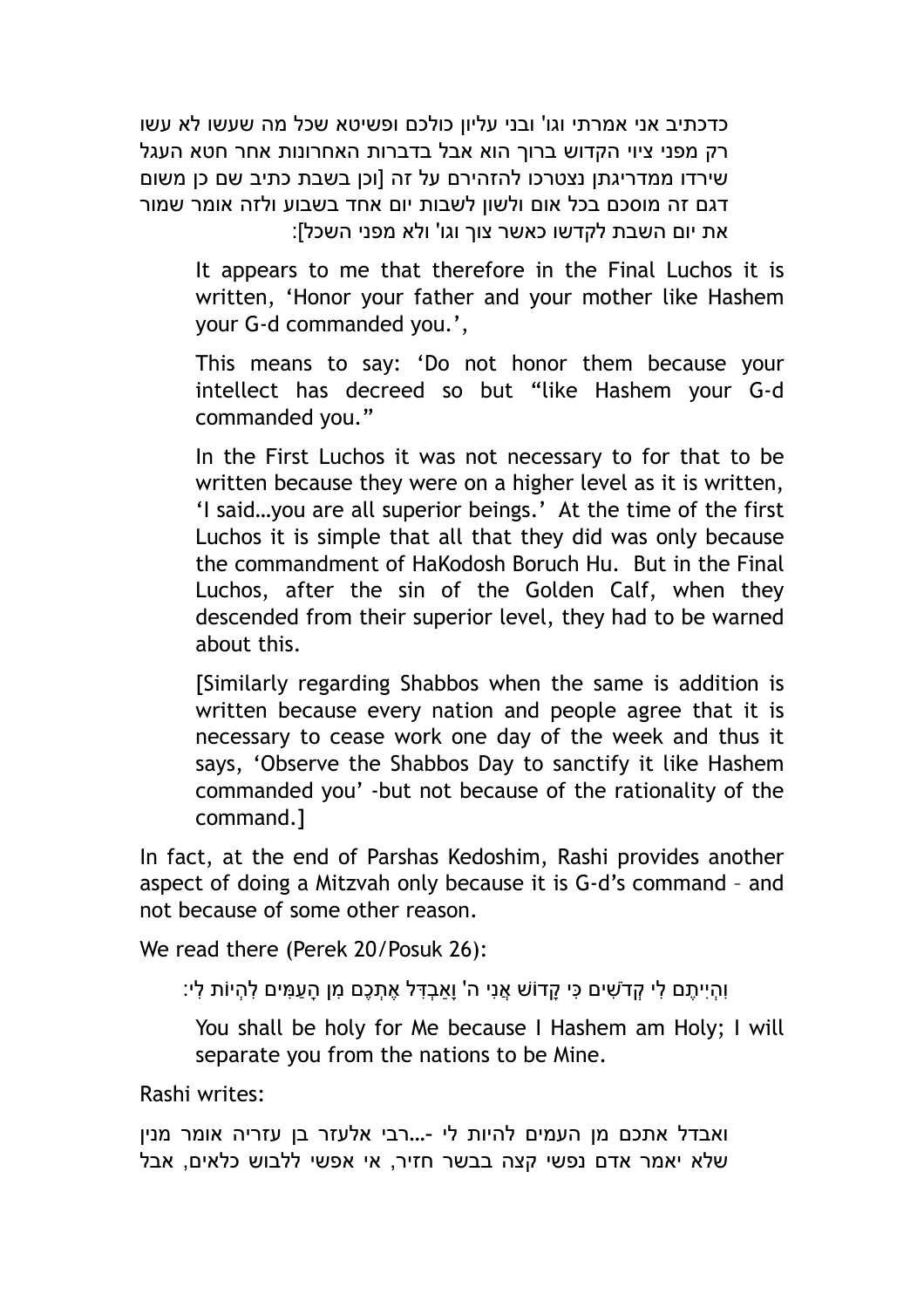יאמר אפשי, ומה אעשה ואבי שבשמים גזר עלי, תלמוד לומר ואבדיל אתכם מן העמים להיות לי, שתהא הבדלתכם מהם לשמי, פורש מן העבירה ומקבל עליו עול מלכות שמים:

*I will separate you from the nations to be Mine* – Rabi Elazar ben Azaria says, 'From where do we know that a person should not say, "I am disgusted by meat from a pig, I don't want to wear *Kilayim*-a mixture of wool and linen'?

Rather a person should say, 'I want to, but what can I do because my Father in Heaven decreed upon me [not to do so]' – That is what the Torah teaches "I will separate you from the nations to be Mine" – your separation should be for My Name, separating from sin and accepting upon oneself the yoke of the Reign of Heaven.

Thus, we understand that there two stages of *Kabbalat HaTorah*. One stage was at the time of the First Luchos, when Israel was at an exalted level. The second stage was at the time of the Second Luchos when Israel's *madreigah* had sunk and the Torah had to reinforce itself, as it were, by adding כאשר צוך ה' א...ל'קיך...

וכן כתיב בשבת כאשר צוך לקיים השבת בכח הציווי ולא כמו שקיימו קודם זה. וכן בכיבוד אב ואם כתיב כאשר צוך. שבלאו הכי גם כן דרך בני אדם לכבד אב ואם לכן כתיב כאשר צוך לקיים בדרך הציווי ומה שמקיימין בדרך הציווי הוא נחשב יותר מכל השכל של חכמים גדולים.

So, it is written regarding Shabbos, 'Like Hashem commanded you' so that they would fulfill the Mitzvah of Shabbos because of the power of the command, differently than they fulfilled Shabbos prior to the commandment at Sinai [at *Marah*]. And so it is with the Mitzvah of honoring parents that it is written, 'Like Hashem commanded you'.

Even without this commandment it is the way of people to honor father and mother and therefore it is written 'like Hashem commanded you' in order to fulfill honoring parents through Divine commandments.

That which is fulfilled because it is a Divine commandment is more important than doing something based on the intellect of great wise people.

We note that Sfas Emes does not disallow rational reason completely. He writes that which is done because of Divine commandment is vastly superior.

It would be a worthy project to investigate the parameters of disagreement between Sfas Emes and Aruch HaShulchan, if there are any.

We find a similar idea expressed by Sfas Emes (*Shabbos HaGodol* 5646) who <sup>8</sup> writes: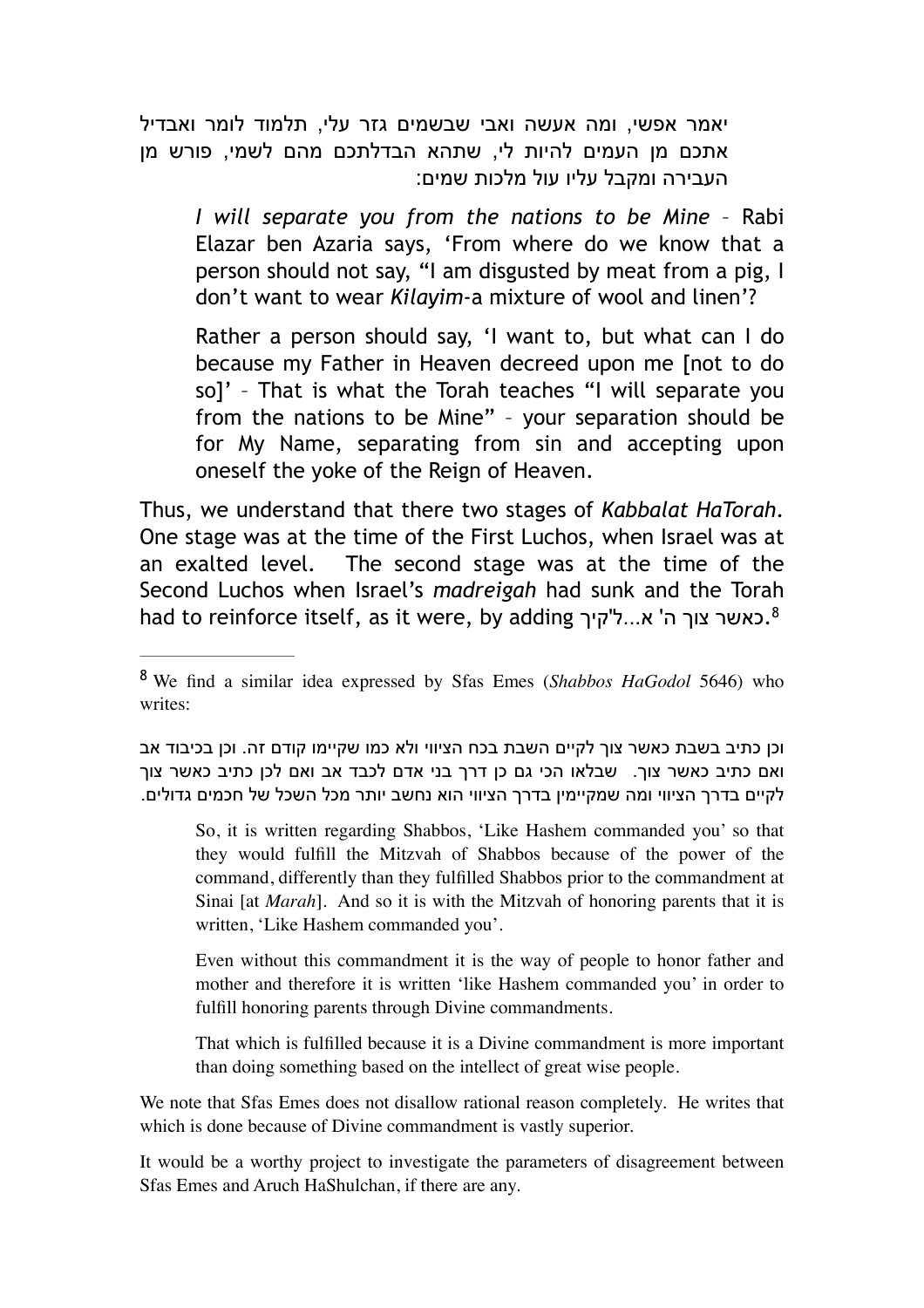An additional nuanced way of looking at the addition of צוך כאשר in the Second Luchos is suggested by Malbim. We read (Sh'mos Perek 20/Posuk 12):

ומה שכתוב כאשר צוך ה' א...ל'קיך, כי אחר שהבטיח מתן שכר על מצוה זו הזהיר שלא יעשו על מנת לקבל פרס, רק באשר צוה ה' על זה. באשר מצות כבוד אב ואם הוא מצוה שכלית שכל דעת אדם מודה בה, הזהיר הכתוב כאן שיעשה מצוה זו בשביל צווי ה', כמו כל חקי התורה

And that what is written here [in connection with the Mitzvah of Kibbud Av vEim, 'like Hashem your G-d commanded you' is because since Hashem promises reward for the fulfillment of this Mitzvah, the Torah warns that it should not be done in order to receive reward. It should be done only because Hashem commanded you regarding this.

Since this commandment is rational, it is a precept that all people agree to, the Posuk warns to fulfill due to G-d's command, like all of the statutes of the Torah.

Let us view a much earlier source and combine these *mekoros* to help us reach an approach to our question: Why, at times, does the Torah write its prohibitions and their punishments separately?

The Zohar Chodosh (B'reishis *Maamar Mechiras Yosef* 32) relates to the fact that in the Second Luchos the Torah writes:

ָשׁמּוֹר אֶת יוֹם הַשּׁבַּת לְקִדָּשׁוֹ כַּאֲשֶׁר צוִּךְ ה' אֱ...ל'קיך

Guard the Shabbos day as Hashem your G-d commanded you.

As we saw, and know, in the First Luchos the writes יום את זכור השבת, *remember* the Shabbos day.

The Zohar Chodosh writes:

... ָשׁמוֹר ֶאת יוֹם ַה ַשּׁ ָבּת ְל ַק ְדּשׁוֹ ַכּ ֲא ֶשׁר ִצוְּך ה' ֱא...ל'קיך...אָ ַמר לוֹן קודשא ָבּריך הוא, אִי אַתּוּן נַטְרִין לְהַאי שִׁבִיעֵאה עִילַּאה, לֵית רָשׁוּ לְמִדַּת דִּינַא לקטרגא בּכוֹן.

*Guard the Shabbos Day to sanctify it as Hashem your G-d commanded you* - Hashem said to us, 'If you guard the sublime seventh day, *Middas HaDin* that brings punishment will not be allowed to make accusations against you.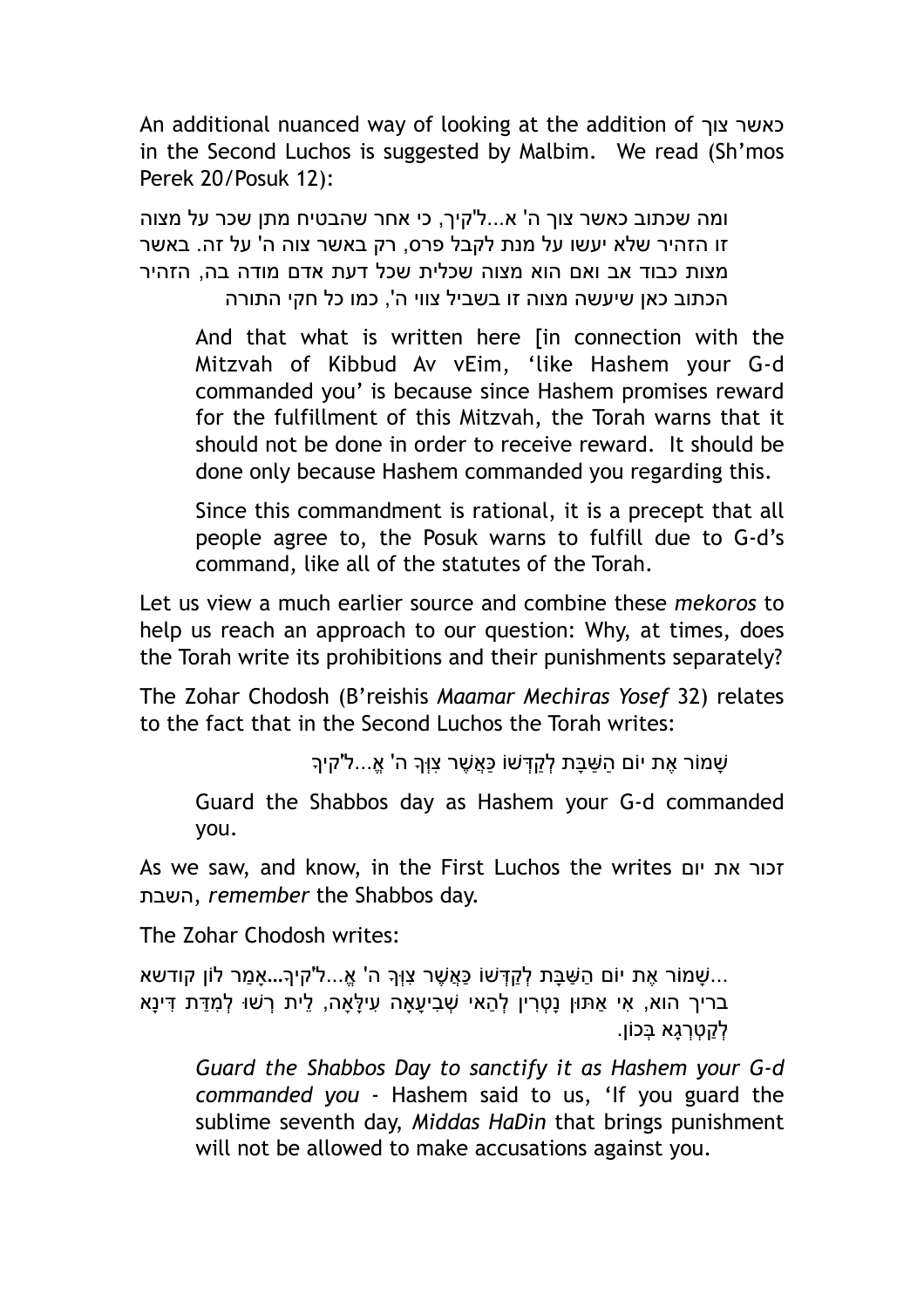That is, the aspect of *Shomor* introduces a new way of thinking. Observe Shabbos and avoid punishment.

When we contemplate this idea, it really is not surprising. *Zochor*, remember, is a positive commandment. It reflects the idea of טוב עשה. *Shomor* is a negative commandment and it reflects the idea of מרע סור.

We can understand the power of Shabbos, our testimony of belief that HaKodosh Boruch Hu is the Creator. We can understand that power will serve as a guard for us against *Middas HaDin*.

The question that we can pose is – why didn't the Torah provide us with that method of protection in the First Luchos?

The answer seems to be, in consonance with what we have learned above, that HaKodosh Boruch Hu still wishes for us to be on a level in which that our desire to do good would be a sufficient drive to keep us away from sin and from *Middas HaDin* without extra warnings.

HaKodosh Boruch Hu wanted us to have such strong positive motivation that the goals of fulfilling His Will would obviate specific warnings to stay away from evil.

And that desire was consonant with the level that we were at *Mattan Torah*. We could have heard השבת יום את זכור only and would have understood on our own שמור, guard it and don't violate.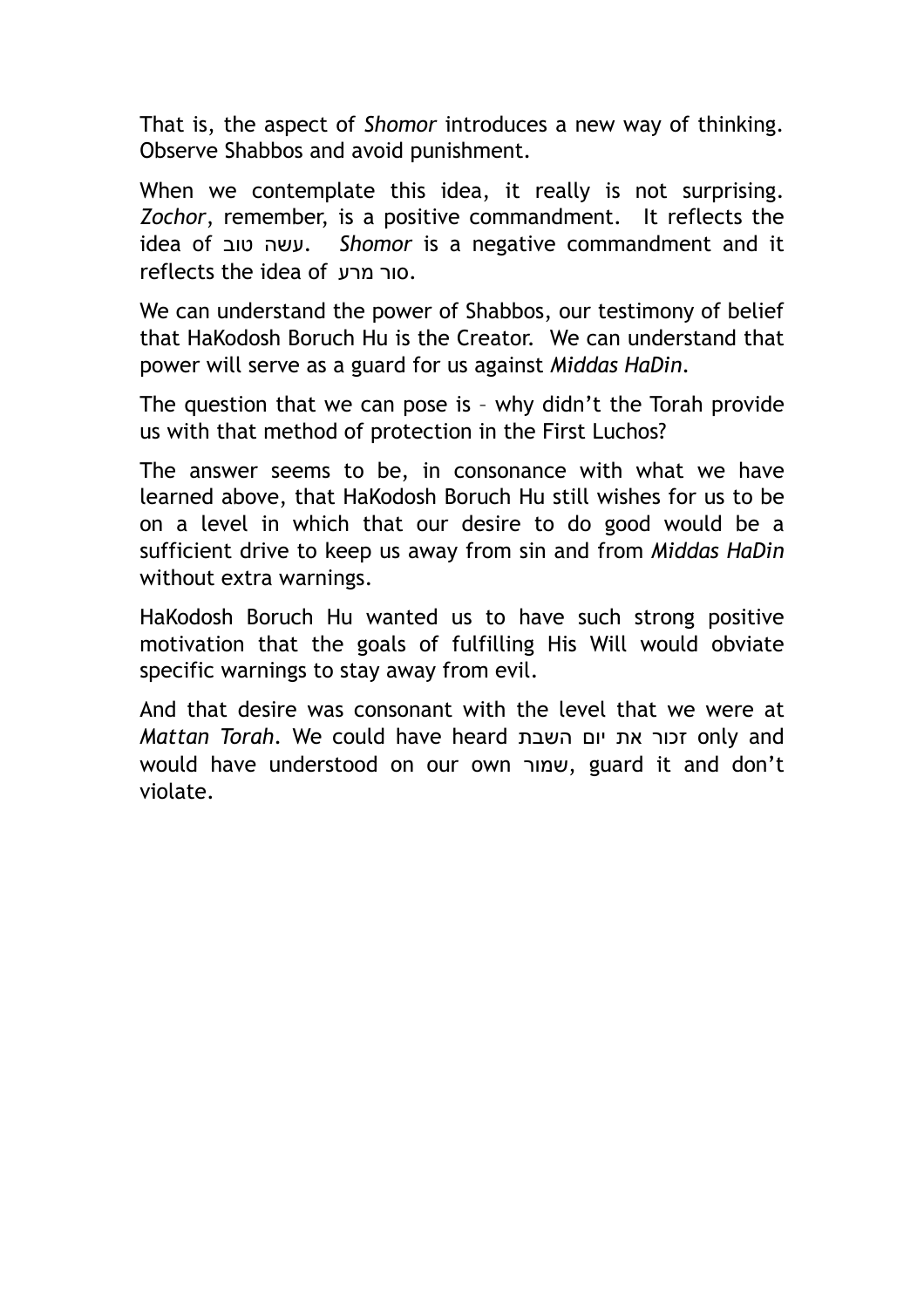Tragically, we were not able to maintain that sublime level, and in His mercy<sup>9</sup>, He 'changed' the Torah to strengthen our ability to observe it. He 'changed' *Zochor* to *Shomor* and He added כאשר .מוך ה' א...ל'קיך

Now, it is most reasonable to suggest that although Hashem 'changed' the Torah, He did not want to remove our aspirations for the sublime from it. Hashem retained memories of the sublime within the Torah so that we would not lose sight of our goals, aims and ambitions.

That is why the First Luchos still retained the word *Zochor* and that is why the First Luchos did not have צוך כאשר added to them. That is why the First Luchos remained and were placed in the Aron HaKodesh together with the Second Luchos.

That is what we read in Masseches B'rachos (8 b):

לוחות ושברי לוחות מונחות בארון.

The [whole] Second Luchos and the Fragments [of the First Luchos] were placed in Aron HaKodesh.

And now we have an approach as to why the Torah often separates between its statement of a prohibition and its statement of the punishment that accrues for the violation of the prohibition.

In the beginning, G-d created the heavens and the earth.

אֵ לֶּה תוֹלְ דוֹת הַשָּׁ מַ יִם וְהָאָרֶ ץ בְּ הִ בָּרְ אָם בְּ יוֹם עֲשׂוֹת ה' א...ֱל'קים אֶ רֶ ץ וְשָׁ מָ יִם:

These are the generations of the heavens and the earth when they were created; on the day of Hashem G-d's making the land and the heavens.

ברא א...ל'קים - ולא אמר ברא ה' שבתחלה עלה במחשבה לבראתו במדת הדין, ראה שאין העולם מתקיים, הקדים מדת רחמים ושתפה למדת הדין, היינו דכתיב ביום עשות ה' א...ל'קים ארץ ושמים:

*E…lokim created* – It does not say 'Hashem created'. The reason is that in the beginning the thought arose to create Man to live by *Middas HaDin*. He saw that the world will not exist. And then He wrote first *Middas HaRachamim* and partnered it with *Middas HaDin*. That is what is written: 'on the day that Hashem E…lokim made the earth and the heavens.

As we know, the Name Hashem often reflects Divine mercy whereas the Name E… lokim often reflects Divine judgment.

<sup>&</sup>lt;sup>9</sup> We read the very first verse in the Torah:

בְּ רֵ אשִׁ ית בָּרָ א א...ֱל'קים אֵ ת הַשָּׁ מַ יִם וְאֵ ת הָאָרֶ ץ:

We read in Parshas B'reishis (Perek 2/Posuk 4):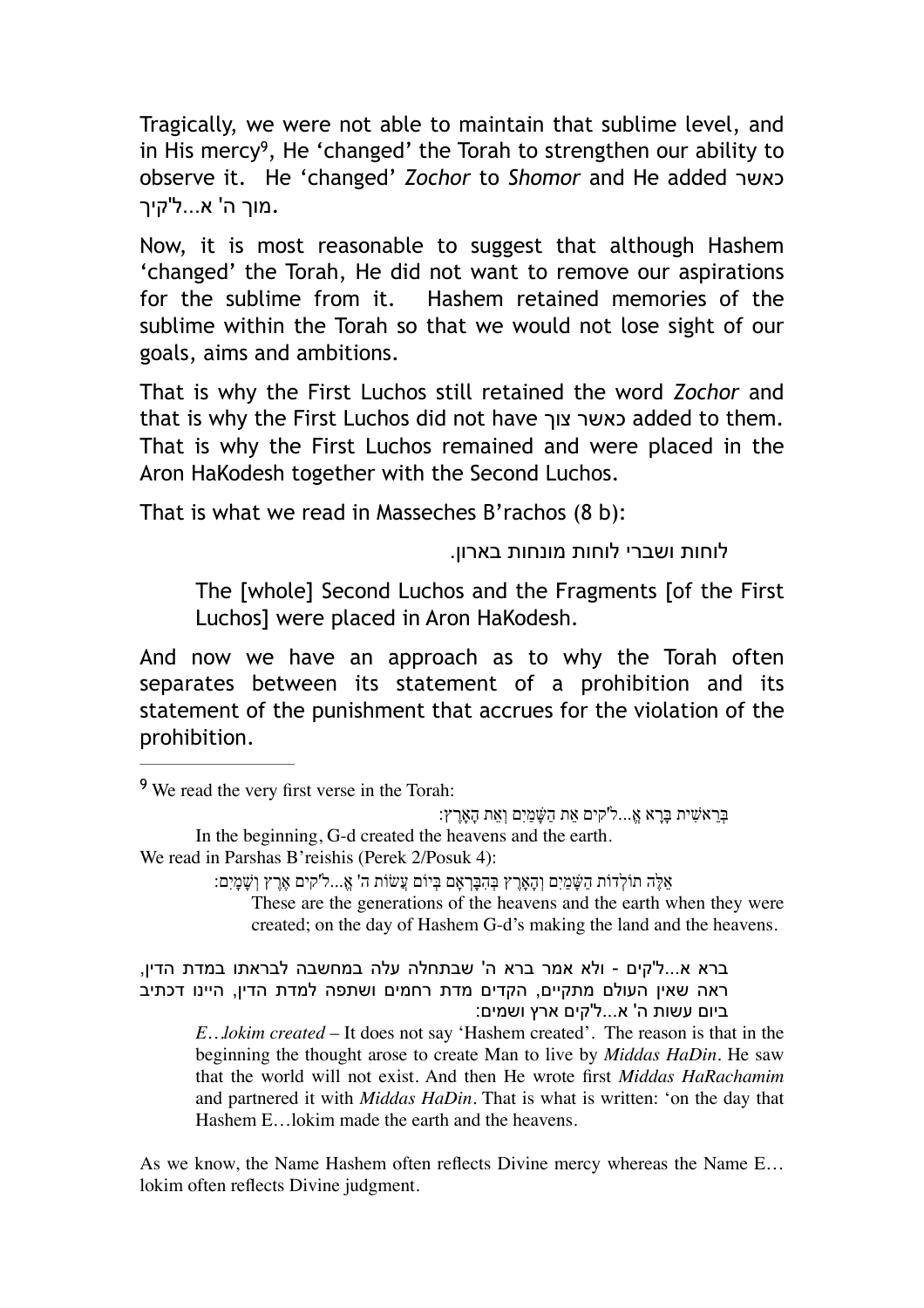We are not anywhere near the *madreiga* where the Torah can omit prohibitions and rely on our sublime spiritual level to avoid them.

At the same time, Torah wants us to remember the level that we were once on in order for us to aspire to return to that level. How does the Torah teach us to have such an aspiration? We should at least aspire to be on the level that if a prohibition would be stated that we would be loyal to its observance even if no punishment would have been stated. We would have been loyal to the observance of that prohibition because Hashem said 'No!"

As a symbol of such aspirations, the Torah sometime chooses to list the prohibition separately from the punishment so that the prohibition is free-standing without the warning that a punishment provides.

We will ask ourselves: is there a way to return to such a level? What can we do to put ourselves on a path with sincerity to once again experience that sublime existence?

This Shabbos we will read the third Perek of Masseches Ovos and the Mishnah (3) that teaches:

רבי חנינא סגן הכהנים אומר הוי מתפלל בשלומה של מלכות שאלמלא מוראה איש את רעהו חיים בלעו

Rabi Chanina S'gan HaKohanim says: one should pray for the welfare of the kingdom; were it not for the its fear, each person would swallow the other alive.

The Vilna Gaon teaches that the source for this idea is the Posuk in Sefer Chavakuk (Perek 1/Posuk 4) that reads:

וַ ַתֲּע ֶשׂה אָָדם ִכּ ְד ֵגי ַהיָּם ְכֶּר ֶמשׂ לא מֹ ֵשׁל בּוֹ:

Hashem, You made man like the fish of the sea; like the crawling creatures about which there is no ruler who saves them from harm.

The Gaon reminds us of the Gemara in Massches Avoda Zarah (4 a) that teaches:

מה דגים שבים - כל הגדול מחבירו בולע את חבירו, אף בני אדם - אלמלא מוראה של מלכות, כל הגדול מחבירו בולע את חבירו :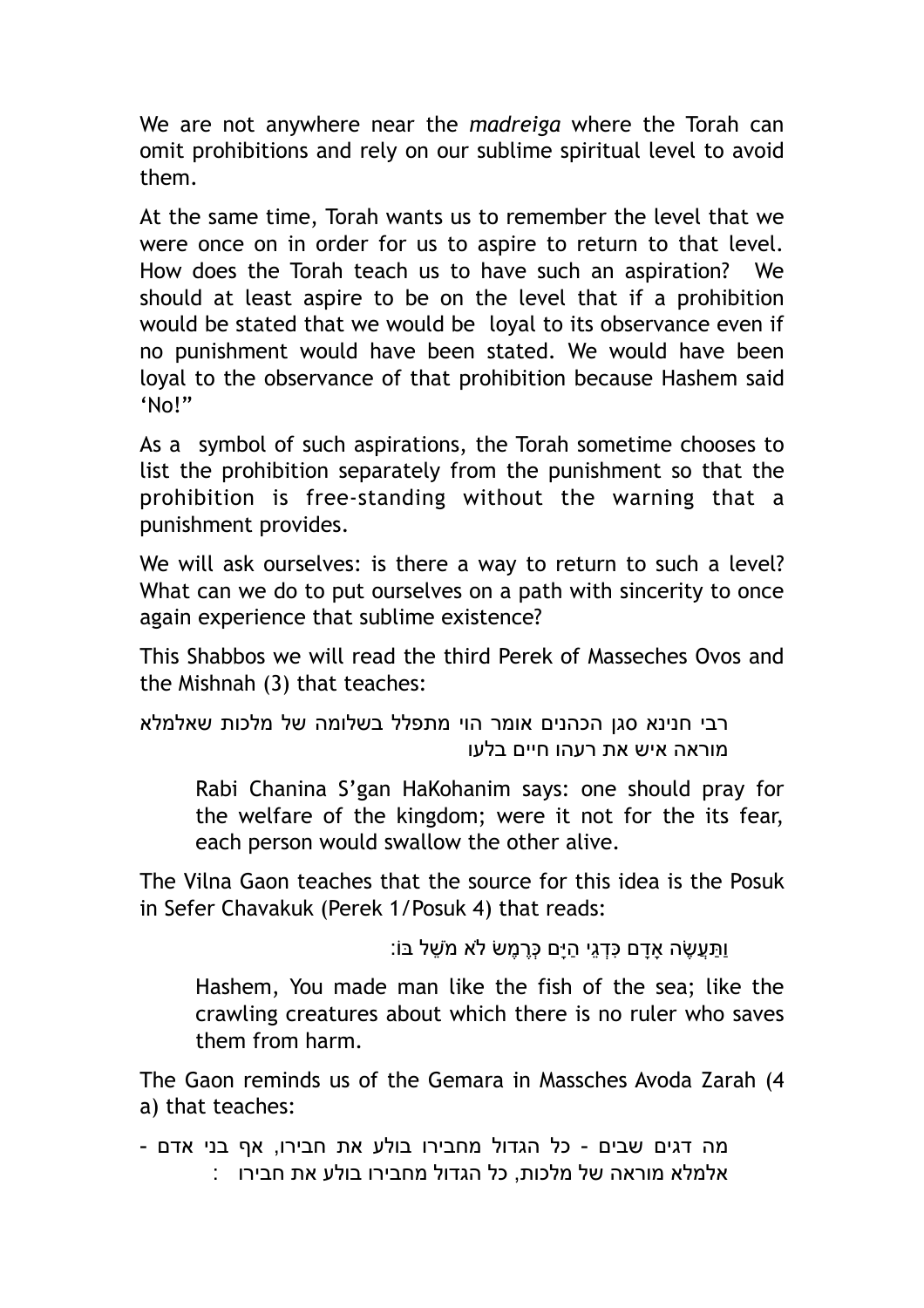Just like the fish in the sea, the one that is bigger than the other swallows the other, so it is with people – were it not for the fear of the kingdom, the one who was bigger would swallow the other.

At the same time as we understand this *drasha* and its application in our Mishnah, we may ask: why does it say 'the welfare of the kingdom' -its *Shalom*? Let the Mishnah say 'pray for the kingdom'. What does the word *Shalom* add in that context?

Certainly, a second verse provides part of an answer. We read in Sefer Yirmiyahu (Perek 29/Posuk 7):

ְוִדְרָשׁוּ אֶת שָׁלוֹם הַעִיר אֲשֶׁר הגֶליתי אֶתֶכֶם שַׁמּה וְהתָפִּלְלוּ בַעֲדָהּ אֶל ה' ָּכִּי בִשְׁלוֹמָהּ יִהְיֶה לָכֶם שַׁלוֹם:

Seek the welfare of the city that I have exiled you to there and pray for it to Hashem because in its peace, you will have peace.

That is, as history has taught us in the past and in the present, when there is unrest and a lack of quiet, when a sense of security is missing, it is the Jewish People who are often seen as blameworthy and guilty for whatever difficulties the area is experiencing.

But there is another aspect of this Mishnah as well.

In his commentary *Ruach Chaim* to Pirkei Ovos, Rav Chaim miVolozhin tells us that the *Ritva* said that our Mishnah could be seen in a different light: The Kingdom is שמים מלכות-the Kingdom of Heaven!

At first this idea seems wondrous. Who are we to pray for *Sh'lom Malchus Shomayim*? We are expected to meddle in G-d's affairs?

But we remember that Man's behavior, at its extreme, can somehow tamper with *Malchus Shamayim*.

Thus, we read at the end of Parshas B'shalach (Sh'mos Perek 17/ Posuk 16):

וַיֹּא ֶמר ִכּי יָד ַעל ֵכּס י...ָה ִמ ְל ָח ָמה ַלה' ַבֲּע ָמ ֵלק ִמדֹּר דֹּר: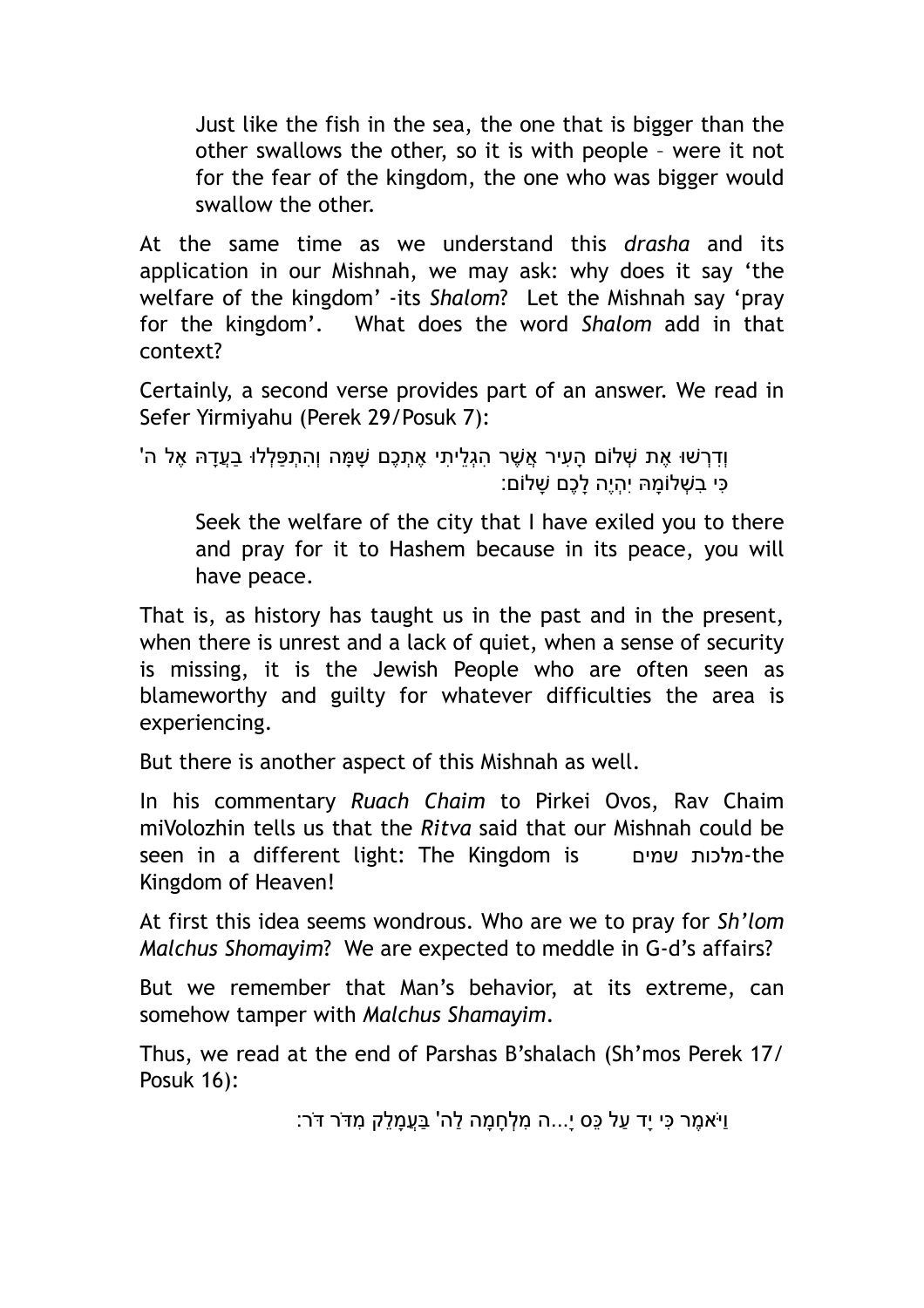The Divine Hand is raised upon the Throne of Hashem – a war against Amalek in each and every generation.

We note that the Four-Letter Name of HaKodosh Boruch has been truncated to two letters: *Yud* and *Heh*. The letters *Vov* and the second *Heh* are missing.

We see that the word כסא as also been shortened so that the Torah's word for 'throne' is also incomplete.

Rashi writes:

כי יד על כס י...ה -...ומהו כס, ולא נאמר כסא, ואף השם נחלק לחציו, נשבע הקדוש ברוך הוא שאין שמו שלם ואין כסאו שלם עד שימחה שמו של עמלק כולו, וכשימחה שמו יהיה השם שלם והכסא שלם...

*The Divine Hand is raised on the throne of Hashem* -What is the word  $\infty$  and not being written  $\infty$  with the letter alef? And G-d's Name was divided in half!

Hashem swore that His Name is not complete -*Shalem* and His Throne is incomplete until the name of Amalek will be erased. When Amalek's name will be erased, Hashem's Name will be complete -*Shalem* and His Throne will be complete -*Shalem*.

I understand what it means to seek the *Shalom* for one's country. I pray to HaKodosh Boruch Hu. I seek His mercy to protect us by having unthreatening surroundings and untense happenings.

What does it mean to pray for the Welfare of Malchus Shamayim?

The answer is that we seek Divine help to remove evil from ourselves and from our behavior. We beseech Hashem that if there are touches of *Amalek* within us, or even more than touches, He should give us the strength to remove them. We aspire to the *madreiga* that we will help restore His Name and His Throne to *their Shleimus*.

We do not only seek His protection from those who are more powerful than us and thus seek to swallow and destroy us. We also seek His deliverance and support for the *Shleimus* of His Kingdom when the threat of the mighty harming the weak will cease to exist.